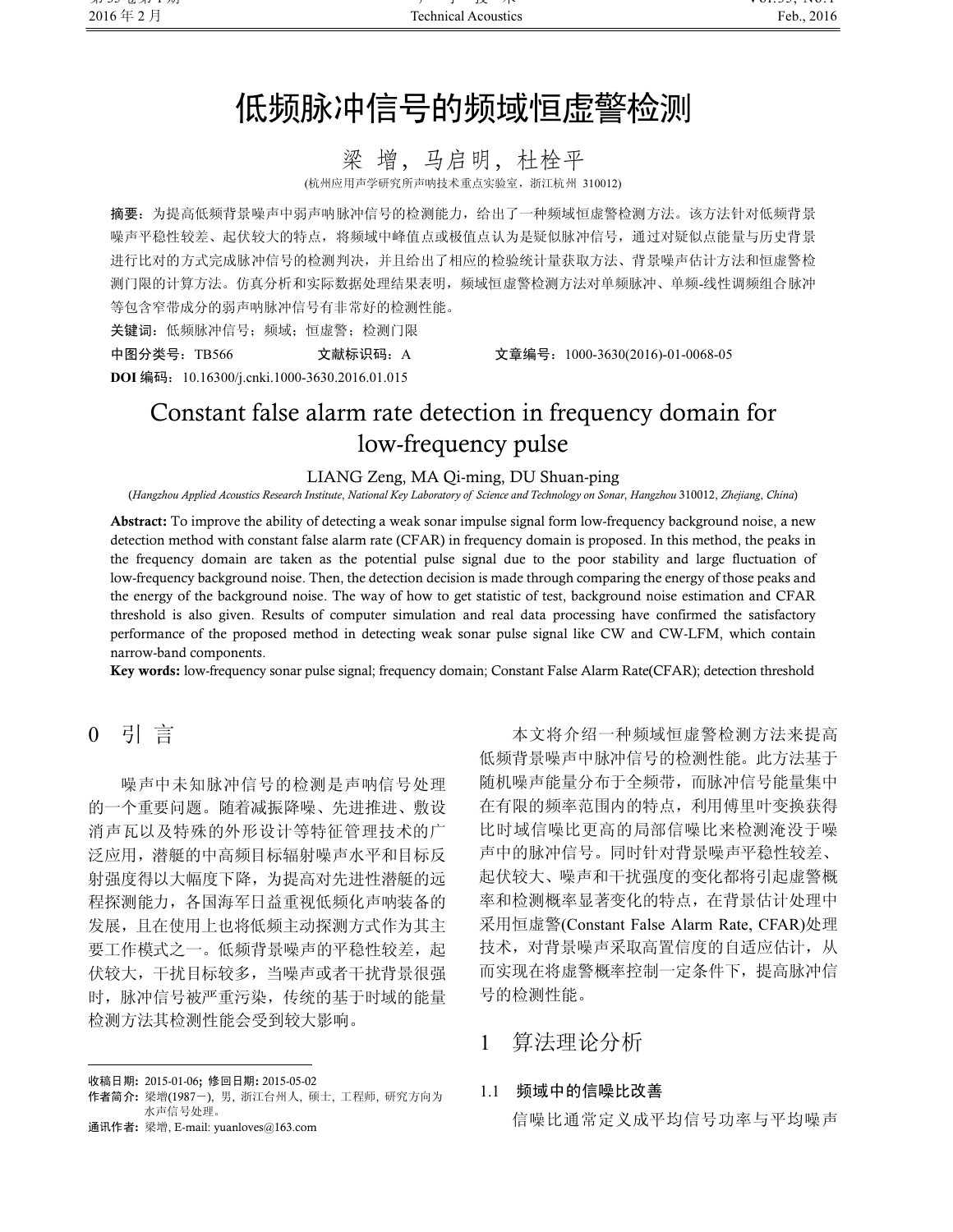$$
P_{S} = \frac{1}{T} \int_{0}^{T} S^{2}(t) \mathrm{d}t \tag{1}
$$

对于一个零均值、方差为 σ<sup>2</sup> 的加性高斯白噪 声,平均噪声功率为 $P_{N} = \sigma_{n}^{2}$ , 则信噪比如下:

$$
SNR_{\text{average}} = \frac{P_S}{P_N} = \frac{\frac{1}{T} \int_0^T S^2(t) \mathrm{d}t}{\sigma_n^2} \tag{2}
$$

对于淹没于零均值、方差为 σ2 的加性高斯白 噪声中的正弦信号(如图 1(a)所示), 由于平均信号 功率较小,信噪比较低,以至于不能在时域从噪声 中区分出信号。若对其进行傅里叶变换,则在频域 中能明显看出信号的峰值(如图 1(b)所示)。



frequency domain 对于频域脉冲信号检测而言,已经不关心信号

的平均功率,而关心信号的峰值功率。此时的峰值 信噪比如下:

$$
SNR_{\text{peak}} = \frac{P_{\text{peak}}}{P_N} = \frac{P_{\text{peak}}}{\sigma_n^2}
$$
 (3)

对于窄带信号的检测,可以引入另一种类似的 信噪比用作信号检测 $^{[1]}$ 。假设信号峰值功率是 $P_{\text{peak}}$ , 则在峰值处存在一个长度为 ΔB 的区域,在这个区 域中瞬时信号功率高于半功率点:

$$
\Delta B = \{ f : 0 \le f \le F \& \left| \mathbf{s}^2(f) \right| \ge 0.5 P_{\text{peak}} \} \tag{4}
$$

式中,F 为 ΔB 区域外频率点。 此时的信噪比表达式如下:

$$
SNR_{\Delta B} = \frac{\frac{1}{\Delta B} \int_{f \in \Delta B} S^2(f) df}{P_N} = \frac{\frac{1}{\Delta B} \int_{f \in \Delta B} S^2(f) df}{\sigma_n^2}
$$
 (5)

对于一窄带信号,长度为 N,平均功率为 P, 高斯白噪声平均功率为 $\sigma$ <sup>2</sup>, 则信噪比为

$$
SNR_{\rm in} = \frac{P_{\rm S}}{\sigma_n^2} \tag{6}
$$

对信号进行短时傅里叶变换 (Short Time Fourier Transform, STFT), 对应的信号带宽为  $B_{\scriptscriptstyle N}$ , 此时信号平均功率不变,而白噪声功率展宽到整个 频段 B, 因此输出信噪比为

$$
SNR_{\text{out}} = \frac{P_S}{\sigma_n^2 B_N / B} = SNR_{\text{in}} \frac{B}{B_N}
$$
 (7)

根据上述定义,图 1(b)中峰值处信噪比为 17 dB,较图 1(a)中时域信噪比−15 dB 提高了 32 dB。 这就是为什么淹没在零均值、方差为  $\sigma_i^2$ 的加性高斯 白噪声中的正弦信号(如图 1(a)所示)可以很容易地 在频域中被检测出来的原因。

#### 1.2 频域恒虚警检测

低频脉冲信号检测通常表述为二元假设检测, 其观测结果要么是含噪的信号,要么是噪声。根据 奈曼-皮尔逊准则,通常希望在虚警概率保持一定 的条件下,使系统对脉冲信号的检测概率最大。在 低频背景噪声下,传统的基于固定阈值的检测方法 不适合检测统计特性不稳定环境中的未知信号,这 是因为低频背景噪声平稳性较差,起伏较大,噪声 变化会引起虚警概率和检测概率的显著变化。

本文在频域检测中引入恒虚警处理方法,它利 用测试单元的临近单元来估计背景噪声的统计特 征,从而实现根据低频背景噪声的起伏自适应地调 整检测阈值来提高脉冲信号的检测性能。

通常被动声呐接收的海洋背景噪声经过限带 以后可被视为限带高斯白噪声<sup>[2]</sup>, 其不同批次噪声 数据经傅里叶变换后,同一频点  $f_k$  处的模值  $Y_t$  (y) 可以认为服从瑞利分布[3-4], 如图 2 所示, 其概率密 度函数表达式如下:

$$
f(y) = \frac{y}{\sigma^2} \exp(-y^2/\sigma^2)
$$
 (8)

其中,  $\sigma^2$ 为背景噪声的平均功率。

由文献[3]可知,服从瑞利分布的模值  $Y_{t}(y)$  取 平方后的数据 $Y_{f_k}^2(y)$ 服从指数分布 $^{[5]}$ ,其概率密度函 数表达式为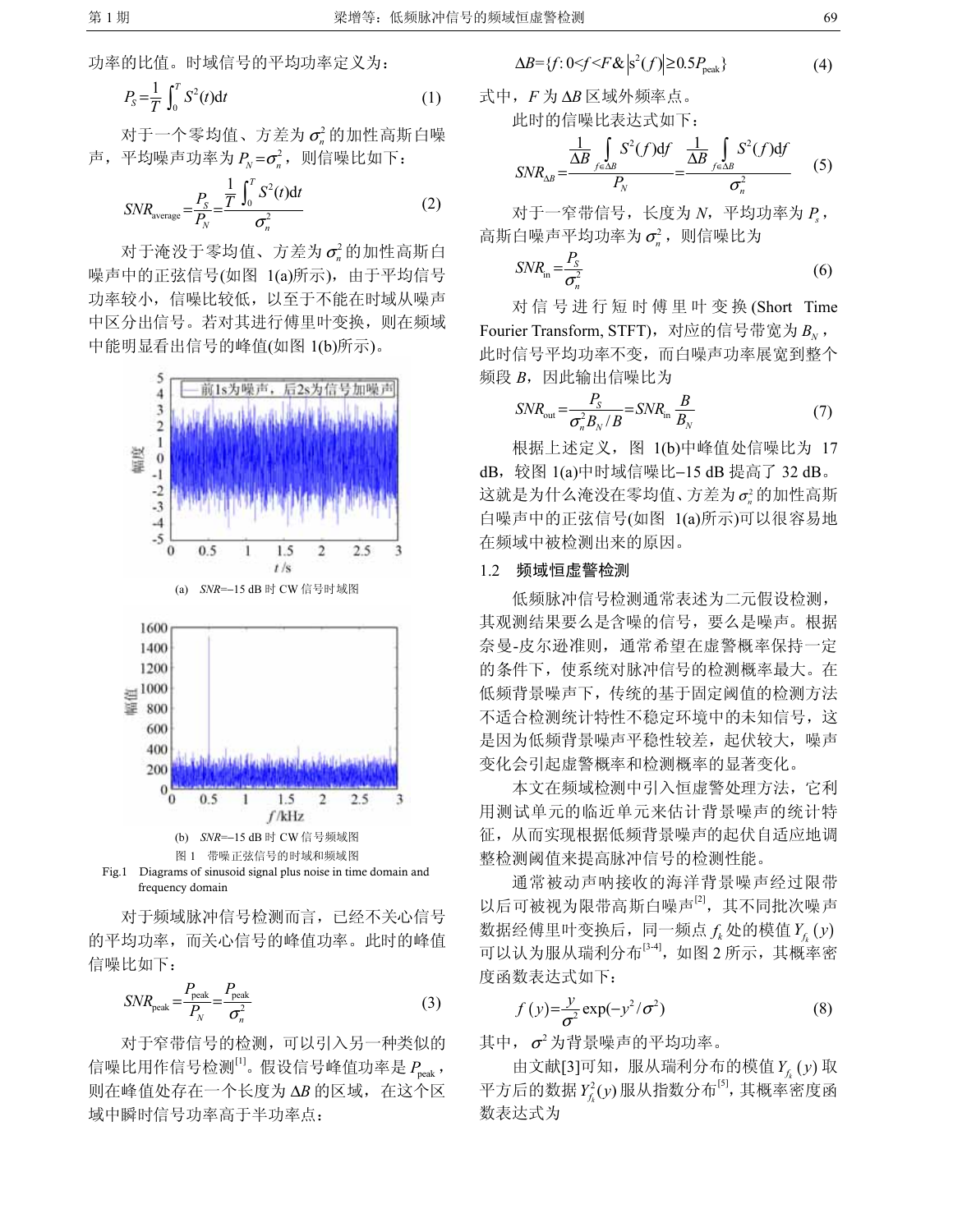

$$
f_{\gamma^2}(y) = \frac{1}{\eta} e^{-y/\eta} \tag{9}
$$

其中, η 为背景噪声的平均功率。

若噪声的变换值服从指数分布,脉冲信号 CFAR 检测的检测门限可以通过指数分布来确定。 那些低于 CFAR 门限的点被认为是背景噪声,而其 他所有高于 CFAR 门限的点被认为是信号加上背景 噪声。频域恒虚警检测可以描述如下:

$$
Y_{f_k}^2 \underset{H_0}{\overset{H_1}{\geq}} TZ \tag{10}
$$

其中: Z 为估计的背景噪声; T 为门限加权系数。 两者的估算方法如式(11)和(12)所示,其中 N 为背 景估计时参考滑窗的长度;  $P_{\rm a}$  为虚警概率。

$$
T = (P_{\text{fa}})^{-1/N} - 1 \tag{11}
$$

$$
Z = \sum_{i=1}^{N} Y_{f_k}^2(y_i)
$$
 (12)

图 3 给出了在海洋背景噪声中利用频域检测未 知脉冲信号的流程图。



图 3 频域恒虚警率检测流程图 Fig.3 Flow diagram of CFAR detection for a given constant false alarm rate in frequency domain

详细步骤描述如下:

(1) 对接收数据  $x(t)$ 进行 FFT 变换, 得到接收 数据  $x(t)$ 的频谱信息;

(2) 对步骤(1)得到的频谱数据进行峰值搜索, 确定峰值点频率及峰值点数值;

(3) 提取峰值点位置历史背景数据,估计当次 检测判决的背景噪声 Z;

(4) 根据 CFAR 检测原理得到检测门限 TZ,并 将峰值数据的模平方 $Y_{f_k}^2$ 与门限值  $TZ$  进行比较判 决,确定数据 x(t)是否包含脉冲信号, 若不包含脉 冲信号则将该部分数据放入背景数据库。

# 2 仿真分析

利用几组仿真数据验证频域恒虚警检测算法 的检测性能,其中每次快速傅里叶变换窗长为信号 自身长度。

被检测信号分别为 CW 正弦脉冲、CW-LFM 线性调频组合信号(其时频信号如图 4 所示),其中  $CW$  信号的脉宽分别为  $0.5 s$ 、 $3 s$ , 中心频率  $f_0$  归一 化后为 0.17; CW-LFM 组合信号中 LFM 信号的脉 宽为 2.4 s, 信号分布频段归一化后为[0.17,0.33], CW 信号脉宽为 0.5 s, 中心频率  $f_{\rm o}$  归一化后为 0.5, 两组信号间隔为 0.1 s。



composite signal

设频域 CFAR 检测时背景噪声估计的参考滑窗 长度  $N \nmid 3$ , 其中虚警概率  $P_{f_a}$  为 0.001, 由式(11) 算得门限加权系数 T=1.3714。根据仿真数据对 CW、CW-LFM 组合信号进行 1000 次蒙特卡罗实 验,统计得到两类信号频域 CFAR 检测的检测概率  $P_{\rm d}$ 随 SNR 的变化情况, 如图 5(a)所示。为了跟传统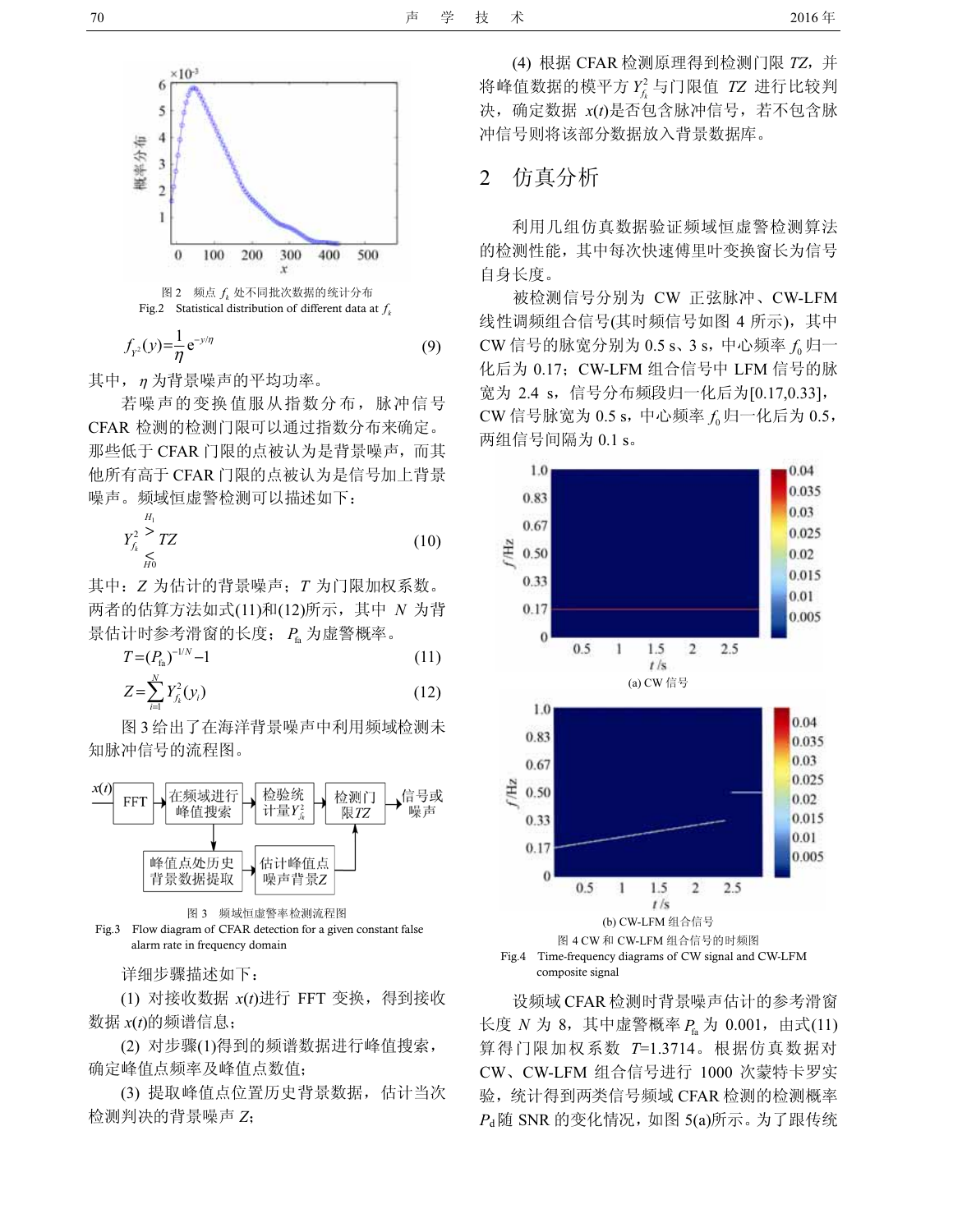的时域恒虚警检测算法进行性能比较,这里利用文 献[4]提出的双门限 CFAR 能量检测方法,对一组脉 冲信号进行检测分析。图 5(b)给出了对 CW 信号的 双门限 CFAR 能量检测<sup>[6]</sup>的检测概率曲线, 其中双 门限检测融合样本数目  $N_r$ 为 48, 第二级门限  $r$  值 为  $10$ ; 第一级检测为平方积分长度  $M$  为 2 的 CFAR 能量检测,其中参考滑窗长度为 48,门限加权系数  $T_E \nightrightarrows 0.1004$ 。



如以 P<sub>d</sub>=0.9 作为检测器的性能评价标准, 由图 5(a)可见, 频域恒虚警检测器对两类脉冲信号都有 很好的检测性能,对脉宽 3 s 的 CW 信号最低检测 SNR甚至达到了−26 dB;而图5(b)表明双门限CFAR 能量检测对相同信号的最低检测 SNR 仅为 4 dB。

此外对于组合脉冲信号的检测性能与其包含 的 CW 信号长度有关, 图 5(a)中 CW-LFM 组合信 号 CW 成分长度为 0.5 s, 对其最低检测 SNR 达到 了−13 dB。

由上述仿真分析,可以看出对于声呐脉冲信号 中的窄带成分的检测,频域恒虚警检测方法的检测 性能优于时域恒虚警检测方法。利用频域恒虚警检 测技术可以较大程度提高对弱声呐脉冲信号的检 测性能,其性能与包含的窄带信号成分有关,其所 含窄带成分越多则性能越优。

### 3 海试数据处理

利用实际录取的主动脉冲信号数据验证海洋 背景噪声下频域恒虚警检测算法的检测性能,其中 每次快速傅里叶变换窗长为信号自身长度。

被检测信号分别为 CW、CW-LFM 组合信号(其 时频信号如图 6 所示), 其中 CW 信号的脉宽为 0.5 s, 中心频率 f 归一化后为 0.175; CW-LFM 组合信 号中 LFM 信号的脉宽为 0.4 s, 分布频段归一化后 为[0.117,0.233], CW 信号频率脉宽为 0.1 s, 中心频 率 $f_a$ 归一化后为 0.412, 两组信号间隔 0 s。



signal in time-frequency domain

设频域 CFAR 检测背景噪声估计的参考滑窗长 度  $N$  为 8, 其中虚警概率  $P_{fa}$  为 0.001, 由式(11)算 得门限加权系数 T=1.3714。根据实际数据对 CW、 CW-LFM 组合信号进行 1000 次频域恒虚警检测, 统计得到两类信号频域 CFAR 检测的检测概率  $P_d$ 随 SNR 的变化情况, 如图 7(a)所示。

同时为了与时域恒虚警检测方法进行性能比 较,利用双门限 CFAR 能量检测方法对一组脉冲信 号进行检测分析。图 7(b)给出了对 CW 信号的双门 限 CFAR 能量检测的检测概率曲线,其中双门限检